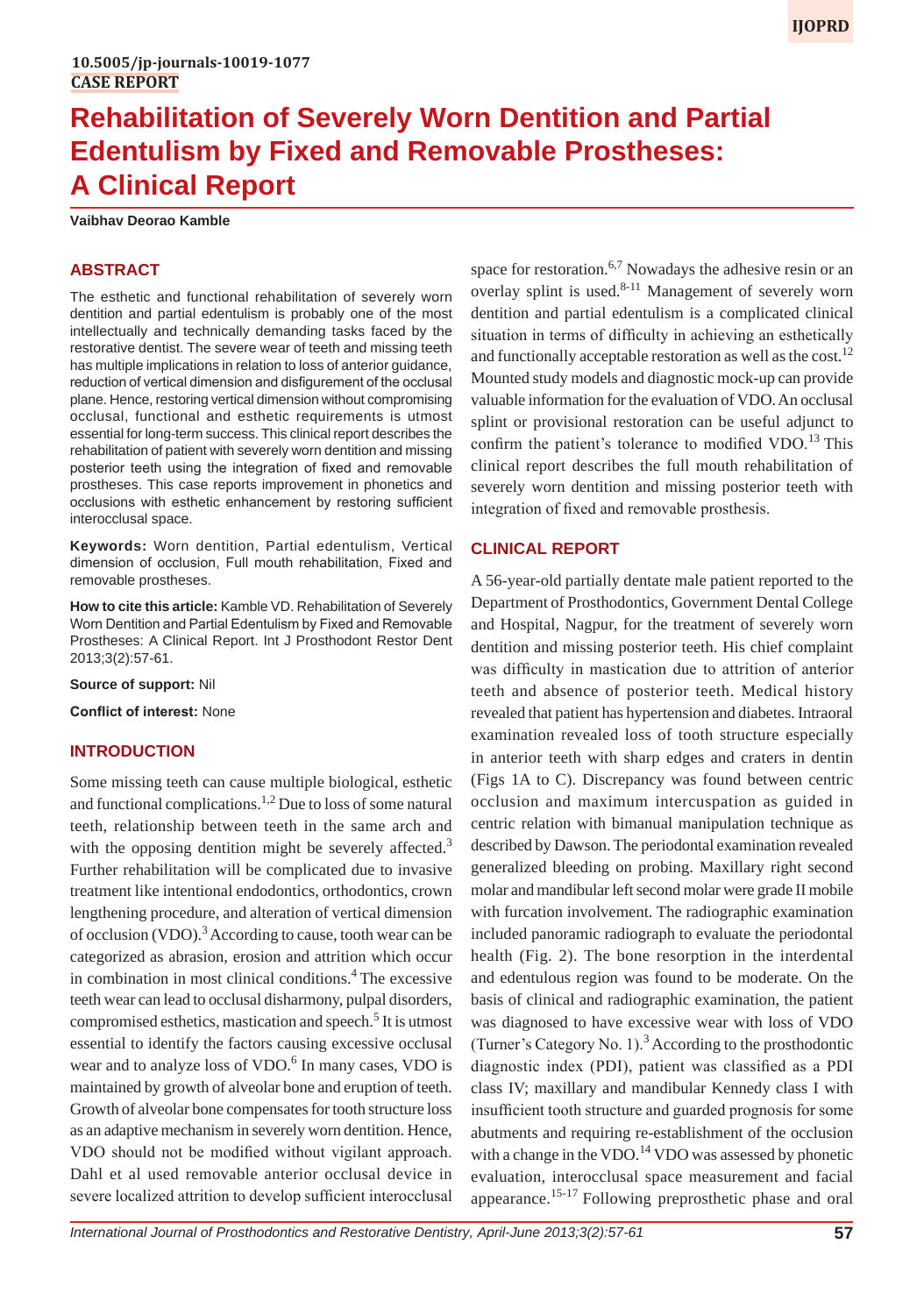

**Fig. 1A:** Pretreatment view of teeth in occlusion



**Fig. 2:** Pretreatment panoramic radiograph

Whip Mix Corp, Louisville, USA) and an interocclusal



**Fig. 1B:** Maxillary occlusal (mirror) view



**Fig. 1C:** Mandibular occlusal view

prophylaxis, maxillary and mandibular impressions were made in irreversible hydrocolloid (Neocolloid, Zhermack, Rovigo, Italy). Diagnostic casts were fabricated from type III gypsum product (Kalstone; Kalabhai Karson, Mumbai, India) and mounted on a semiadjustable articulator (Whip Mix; Model 8500, Whip Mix Corp, Louisville, USA) with a face bow (Quick mount face bow; Model 8645,

record that was made with Lucia jig and polyvinyl siloxane bite registration material (EXABITE II; GC Corp., Tokyo, Japan). A mandibular occlusal splint was fabricated in acrylic resin (Travelon Clear Denture Material, Dentsply India, Gurgaon, India) with uniform occlusal contacts to permit free horizontal movement of mandible to deprogram the muscles completely. Patient was instructed to wear the occlusal splint for maximum permissible hours per day for 3 months. The occlusal splint assisted the effect of increased VDO on the temporomandibular joint (TMJ) and surrounding musculature. Improvement in speech, esthetics and comfort confirmed the patient's adaptation to the new restored VDO. The treatment plan was full mouth rehabilitation with porcelain fused to metal restorations with crown lengthening surgery and removable cast partial dentures to replace missing posterior teeth. Crown lengthening of severely worn teeth was carried out to obtain a sufficient clinical crown length.<sup>18</sup> Increase in interocclusal space was determined 3 mm in the anterior teeth and 1 to 2 mm in the posterior teeth. Diagnostic wax-up was performed to establish group function occlusion, which helps to distribute the forces over the greatest possible area on the working side during lateral excursions of the mandible.<sup>19</sup> Provisional fixed restorations were fabricated using a vacuum formed matrix (Drufolen H; Dreve Dentamid GmbH, Unna, Germany). Maxillary and mandibular interim RPDs were fabricated to fit with provisional restorations. The provisional restorations were cemented with temporary luting cement (Freegenol Temporary pack; GC Corp., Tokyo, Japan) and interim RPDs delivered (Fig. 3). During 3 months provisional period, the patient's functions such as mastication, TMJ discomfort, mandibular movements, muscle tenderness, speech and swallowing were evaluated. Customized anterior guide table was fabricated with acrylic resin (Rapid Repair; Dentsply India, Gurgaon, India) at modified occlusion. Final tooth

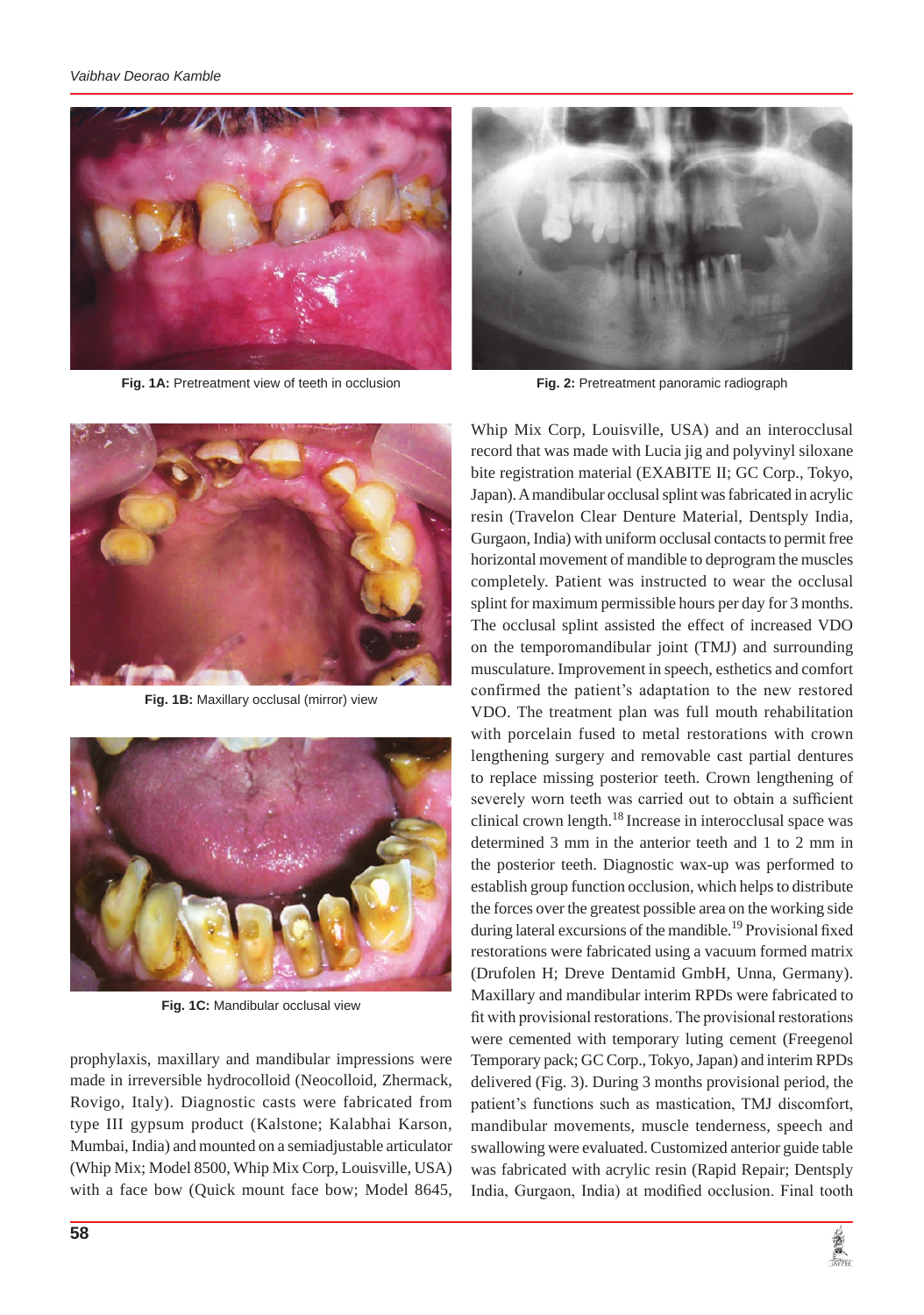*Rehabilitation of Severely Worn Dentition and Partial Edentulism by Fixed and Removable Prostheses: A Clinical Report*



**Fig. 3:** Provisional restorations and interim RPD at raised VDO

preparation was performed, and definitive impressions were made with polyvinyl siloxane impression material (Exaflex & Examix; GC America Inc, Alisip, Illinois, USA) by putty wash technique. Bite registration was recorded using provisional crown and occlusal registration material (StoneBite; Dreve Dentamid GmbH, Unna, Germany). Porcelain fused to metal restorations were fabricated and cemented with glass ionomer cement (GC Fuji I, GC Corporation, Tokyo, Japan) (Figs 4 and 5). While fabricating porcelain fused to metal restorations rest seats for maxillary and mandibular cast partial dentures were prepared in wax pattern. The functional impression on posterior alveolar ridge in both arches was made with tray attached to the RPD framework, and the altered cast was fabricated. After the adaptation of framework and the trial of waxed-up denture, the definitive prostheses were fabricated and delivered with minor occlusal adjustment in bilateral balanced occlusal scheme in opposing RPDs (Figs 6A to C). Oral hygiene instructions were given to the patient. Patient is being followed up regularly and is satisfied with prostheses. There was no complaint of any pain or discomfort in the TMJ region during 3 years of clinical service.



**Fig. 4:** Cementation of PFM restorations. Maxillary occlusal (mirror) view



**Fig. 5:** Cementation of PFM restorations. Mandibular occlusal view. *Note*: rest seats prepared for definitive RPD

#### **DISCUSSION**

Patients requiring extensive rehabilitation present with extrusion of teeth, malpositioned teeth or periodontal problems. Severely worn dentition is common problem seen in the population and restorative challenge for dentists. Excessive wear due to any reason can adversely affect the esthetics, function and health of stomatognathic system.<sup>20</sup> The restorative dentist also confronts the emotional problems of patients who often present with complicating conditions as a consequence of having avoided the extensive time required for proper rehabilitation. Thus, it is extremely important to shorten the period of rehabilitation as much as possible and to provide the patient with esthetic, comfortable and functional restorations that contribute to successful treatment. This clinical case illustrates the plausibility of removable partial denture rehabilitation of missing posterior teeth and severely worn dentition. Rehabilitation included a trial occlusal splint device, provisional restorations, and definitive restorations were chosen. The patient was carefully evaluated for 3 to 6 months to evaluate the patient's tolerance to altered VDO.<sup>21,22</sup> Depending on patient's adaptive capacity, the provisional restorations and period can be modified with careful monitoring. Integration of fixed and removable prosthodontics can be a viable alternative of rehabilitating patients with moderate/severe tooth wear and partial edentulism. This approach provides a relatively simple, noninvasive and cost-effective way to achieve improvements in appearance and function of the dentition. This integrated approach also provide arch stabilization, preserve the path of insertion, maintain vertical dimension and denturesupporting structures, enhance the esthetic appearance and comfort of the patient, and may be used as a template for the definitive implant restorations. Abutment teeth are subjected to stresses under masticatory function and at rest. An RPD framework is designed maximize the support and stability by multiple rests on the remaining abutment teeth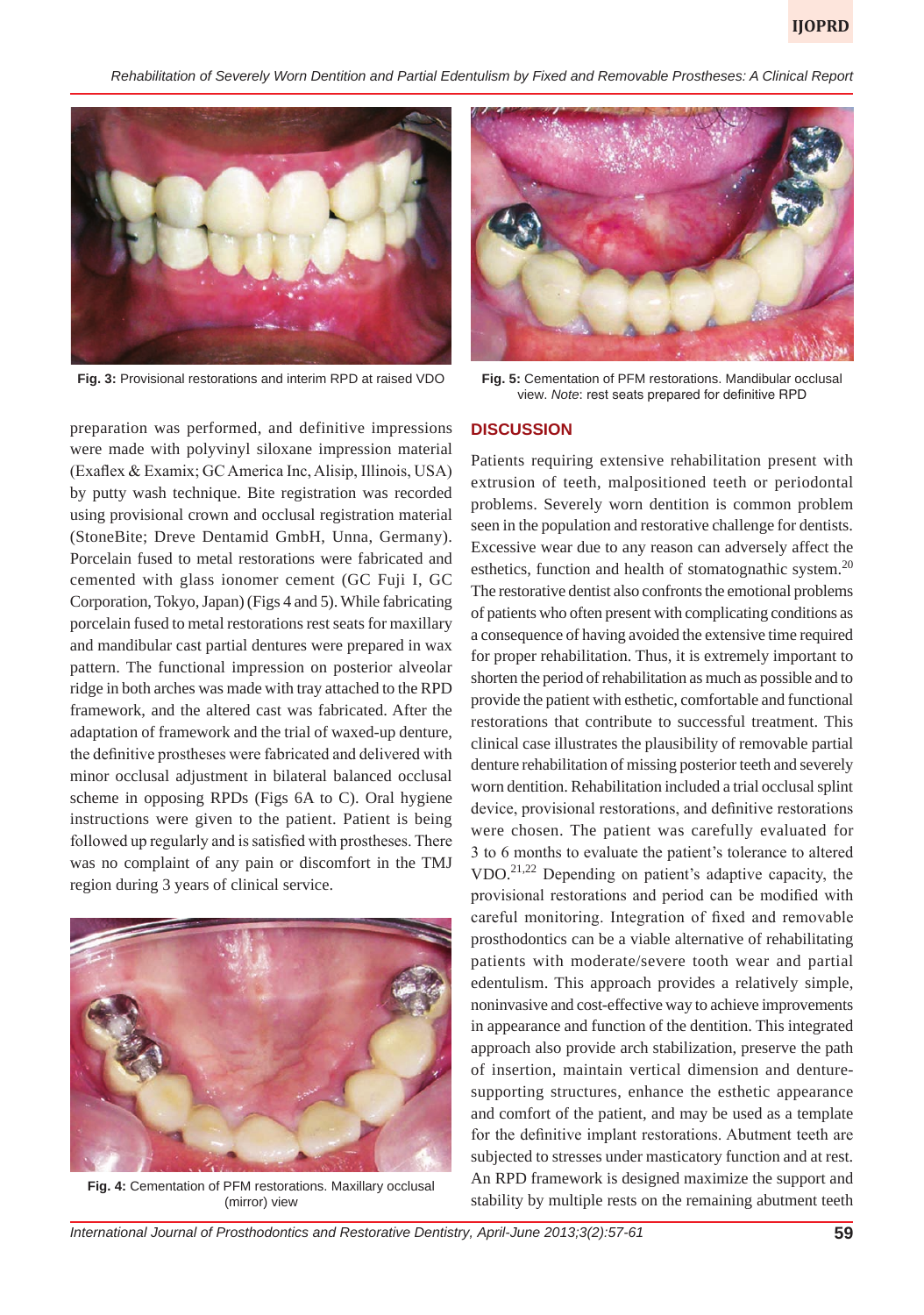

**Fig. 6A:** Post-treatment maxillary occlusal view



**Fig. 6B:** Post-treatment mandibular occlusal view



**Fig. 6C:** Post-treatment view of teeth in maximum intercuspation

and extending denture bases on the residual ridge during function especially in distal-extension situations.<sup>23,24</sup> To reduce the turning movement of prosthesis, single-rooted abutment teeth are often connected to have the increased stability like multirooted teeth shifting the center of rotation to the interdental septum. The other treatment option that was discussed with the patient was the implant-supported prostheses. An implant-supported prostheses has definitely a lot of advantages as improved retention, stability and support, prevents bone loss, improved esthetics but the economical constraints and medical condition of the patient had restrained to present treatment option. This approach is simple and reversible and allows for controlling and monitoring the support and stability of the abutment teeth. The procedure described is indicated for lengthy restorations, when the dental treatment involves complex and extensive procedures such as surgical, periodontal or endodontic treatments and when fixed prostheses and removable partial prostheses are needed in the same arch. If resorption of residual ridge progresses, restorations can get exposed to excessive occlusal loads. In this patient, there was collapse of VDO and need for reorganization of occlusion. When reorganizing the occlusion, it is essential to precede restorative procedures with a period of occlusal device therapy to ensure that a stable maxilla-mandibular relationship has been achieved. An occlusal device was given to the patient to ensure his accommodation to increased VDO. A multidisciplinary approach was taken to rehabilitate the patient's mutilated dentition in an organized way. The successful integration of fixed and removable prosthodontics has resulted in accurately fitting, esthetic and functionally efficient prostheses. Because the compliance of patients in wearing free-end saddle dentures has been shown to be poor, the education on wearing RPD is necessary.<sup>25</sup> Regular recall and maintenance visits are therefore essential to ensure the long-term success of RPDs.

## **CONCLUSION**

In this clinical report, raising VDO using provisional prosthetic phase based on accurate diagnosis showed successful rehabilitation for severely worn dentition and partial edentulism and subsequently improved the patient's esthetics and oral function, and established favorable plane of occlusion. In patients with limited finances, low esthetic concerns, or medical limitations, this may be a viable or often the only treatment option. Irrespective of the aforementioned factors, all patients with severely worn dentition with decreased VDO and missing teeth should be presented with this treatment option.

#### **REFERENCES**

- 1. Davenport JC, Basker RM, Heath JR, Ralph JP, Glantz PO. The removable partial denture equation. Br Dent J 2000;189:414-424.
- 2. Eckert SE. Sequelae of partial edentulism. Int J Prosthodont 2007;20:356-360.
- 3. Turner KA, Missirlian DM. Restoration of the extremely worn dentition. J Prosthet Dent 1984;52:467-474.
- 4. Dawson PE. Functional occlusion: from TMJ to smile design. 1st ed. New York: Elsevier Inc.; 2008. p. 430-452.